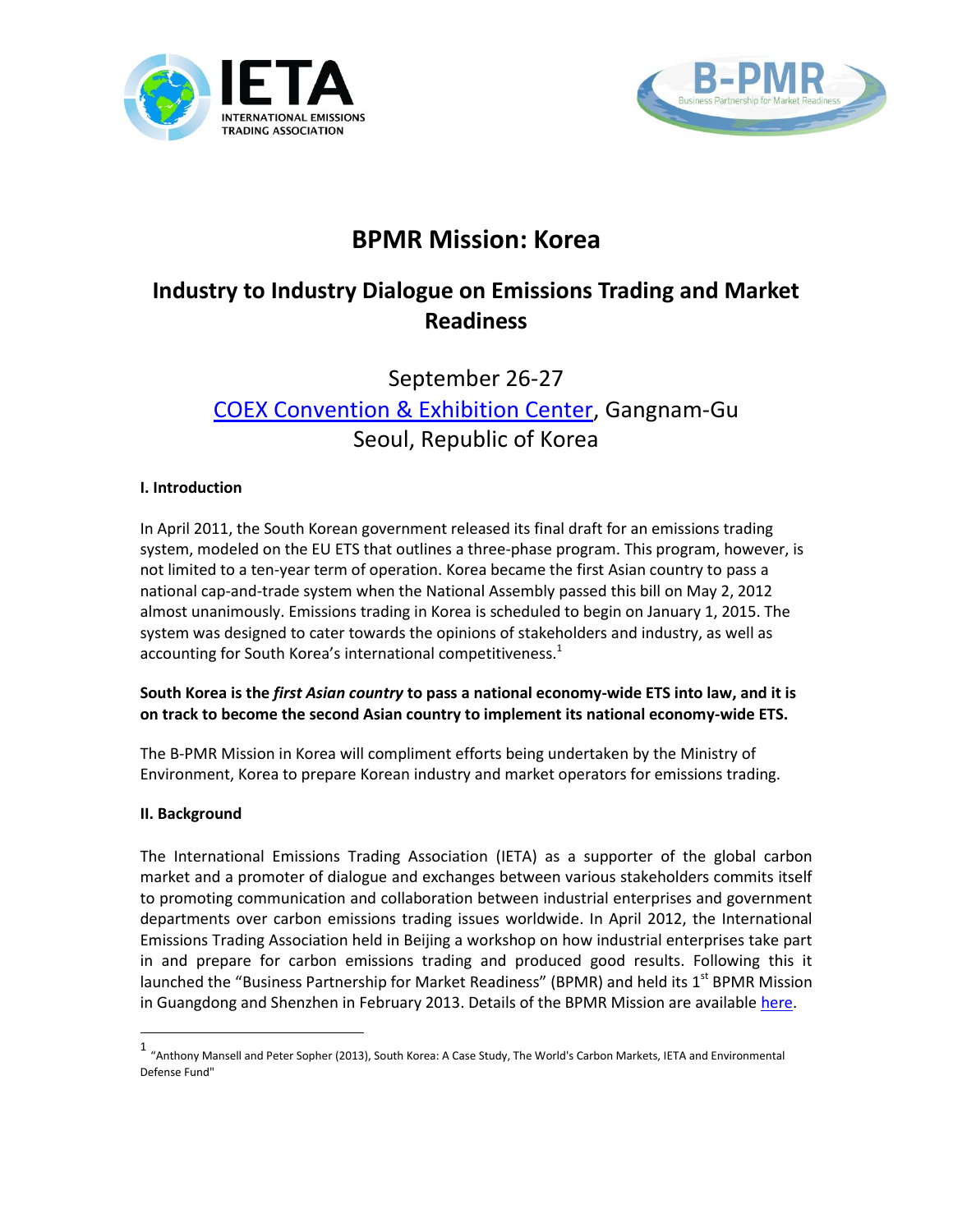

Main points of the Mission:

- **Industry readiness**: Improve the understanding and knowledge of Korean industry on the role and function of a GHG emissions trading scheme.
- **Knowledge transfer**: Enhance the ability and skills of Korean industry to participate in the Korean ETS (K-ETS).
- **Policy preparation**: Assist the competent authorities in Korea to find out how to prepare and develop procedures for participation by industrial emitters of the K-ETS, and to gather their opinions and feedback on industry readiness.

#### **III. Main Elements and Topics**

The Dialogue will include the following topics:

- **Trading strategies and internal allowance management**
- **Allowance calculation and offset management**
- MRV at the installation level: day-to-day industry best practice for MRV management
- **Financial products and trading carbon**
- GHG auditing and verification
- **Data quality and quality control**
- **IF tools and GHG trading infrastructure**

#### **IV. Schedule and Admin Details**

- (1) Time: 2 days; 26-27 September 2013
- (2) Meeting Location: [COEX Convention & Exhibition Center,](http://www.coex.co.kr/) Gangnam-Gu, Seoul
- (3) Organizers: International Emissions Trading Association (IETA)
- (4) Foreign Supporters: International Emissions Trading Association (IETA), British Embassy Seoul
- (5) Local Supporters: Ministry of Environment, Korea
- (6) Simultaneous translation will be provided throughout

(7) A post-Mission workbook will be developed and put on the IETA website by a media firm or, by the IETA Secretariat.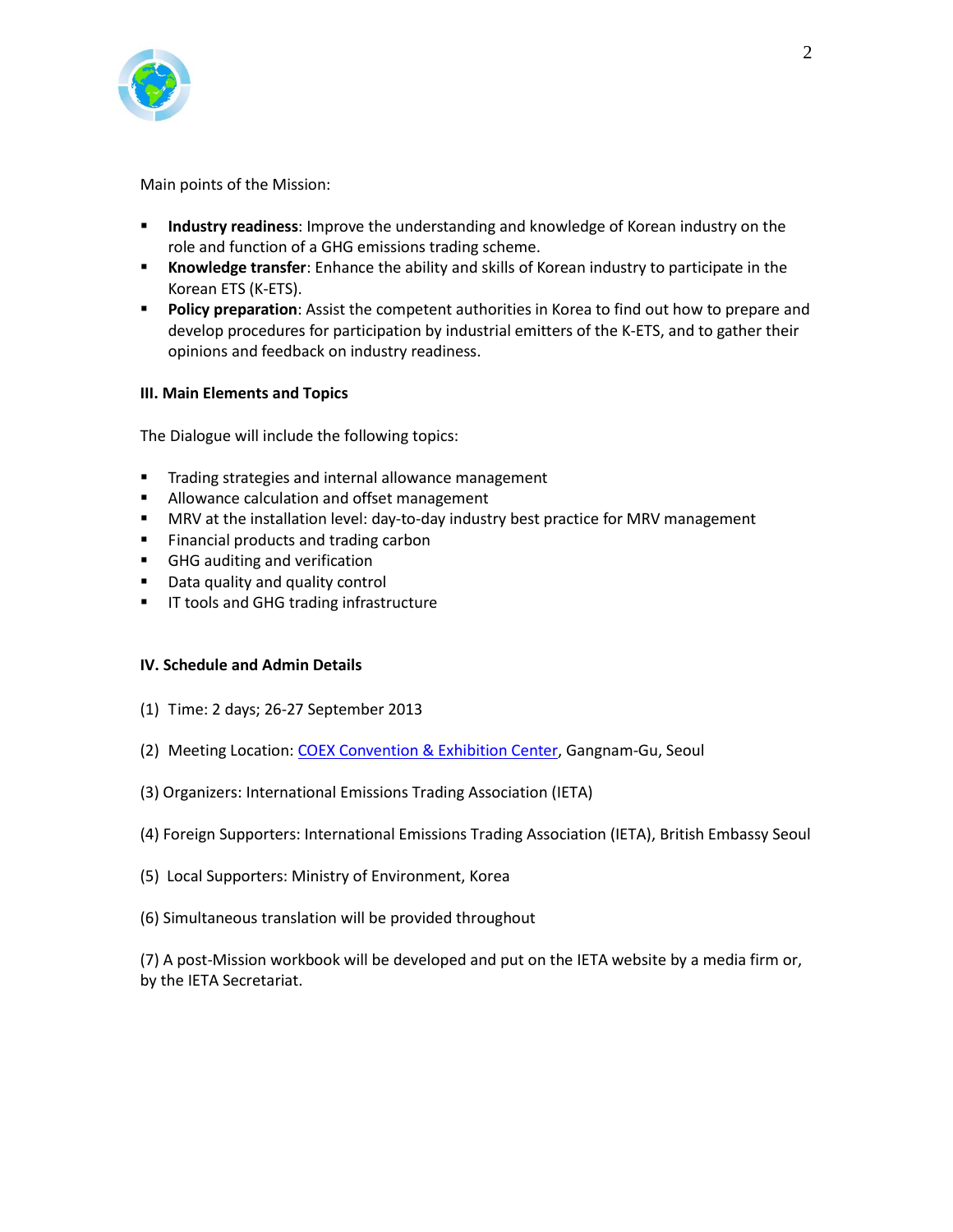

### **V. Agenda**

## **September 26, Day One All Day- Seminar**

| Time                                                                                                                                                        | Contents                                                                                  | Speakers                                                            |  |  |
|-------------------------------------------------------------------------------------------------------------------------------------------------------------|-------------------------------------------------------------------------------------------|---------------------------------------------------------------------|--|--|
| <b>Opening Remarks</b>                                                                                                                                      |                                                                                           |                                                                     |  |  |
| 13:30-13:40                                                                                                                                                 | Opening remarks by Minister of Environment, Republic of Korea                             | <b>TBD</b>                                                          |  |  |
| 13:40-13:50                                                                                                                                                 | Opening remarks by British Ambassador to the Republic of Korea                            | <b>British Embassy Seoul</b>                                        |  |  |
| 13:50-14:00                                                                                                                                                 | Opening remarks by Ministry of Environment ETS Task Force<br>Republic of Korea            | Mr. Boom Sik Yoo,<br><b>Director ETS Task Force</b>                 |  |  |
| 14:00-14:10                                                                                                                                                 | Opening remarks by President and CEO of IETA                                              | Mr Dirk Forrister                                                   |  |  |
| 14:10-14:45                                                                                                                                                 | <b>Introduction of Korea ETS</b>                                                          | Ministry of Environment,<br>Republic of Korea                       |  |  |
| 14:45-15:00                                                                                                                                                 | <b>Discussion &amp; Tea Break</b>                                                         |                                                                     |  |  |
| Theme 1: Preparing for and participating in an ETS<br>(Examples and best practices from European companies that prepared for and participate in the EU ETS) |                                                                                           |                                                                     |  |  |
| 15:00-15:25                                                                                                                                                 | ETS Readiness: How firms prepare for and thrive in a C02-capped<br>environment? Including | Roon Osman, Shell<br>Trading                                        |  |  |
| 15:25-15:45                                                                                                                                                 | ETS Compliance: Rules and Policies that UK and EU Operators<br>Follow                     | Abyd Karmali, Bank of<br>America Merrill Lynch                      |  |  |
| 15:45-16:00                                                                                                                                                 | <b>Discussion &amp; Tea Break</b>                                                         |                                                                     |  |  |
| 16:00-16:45                                                                                                                                                 | All about Allowances: How to manage, surrender, and capitalize                            | Richard Chatterton,<br><b>Bloomberg New Energy</b><br>Finance (tbc) |  |  |
| Theme 2: The ETS Life Cycle                                                                                                                                 |                                                                                           |                                                                     |  |  |
| 16:45-17:05                                                                                                                                                 | EU ETS Reporting and Monitoring Guidelines: What is it and why is<br>it important?        | Robert Hansor, LRQA                                                 |  |  |
| 17:05-17:45                                                                                                                                                 | Carbon Asset and Carbon Offset Management: Experience sharing<br>and best practices       | Eric Boonman, Statkraft                                             |  |  |
| 17:45-18:30                                                                                                                                                 | Case Study: Consultants and Service Providers to the Carbon<br>Market                     | Changmin Yoo, PwC (tbc)                                             |  |  |
| 18:30-20:30                                                                                                                                                 | Reception with the British Embassy Seoul. Location: COEX                                  |                                                                     |  |  |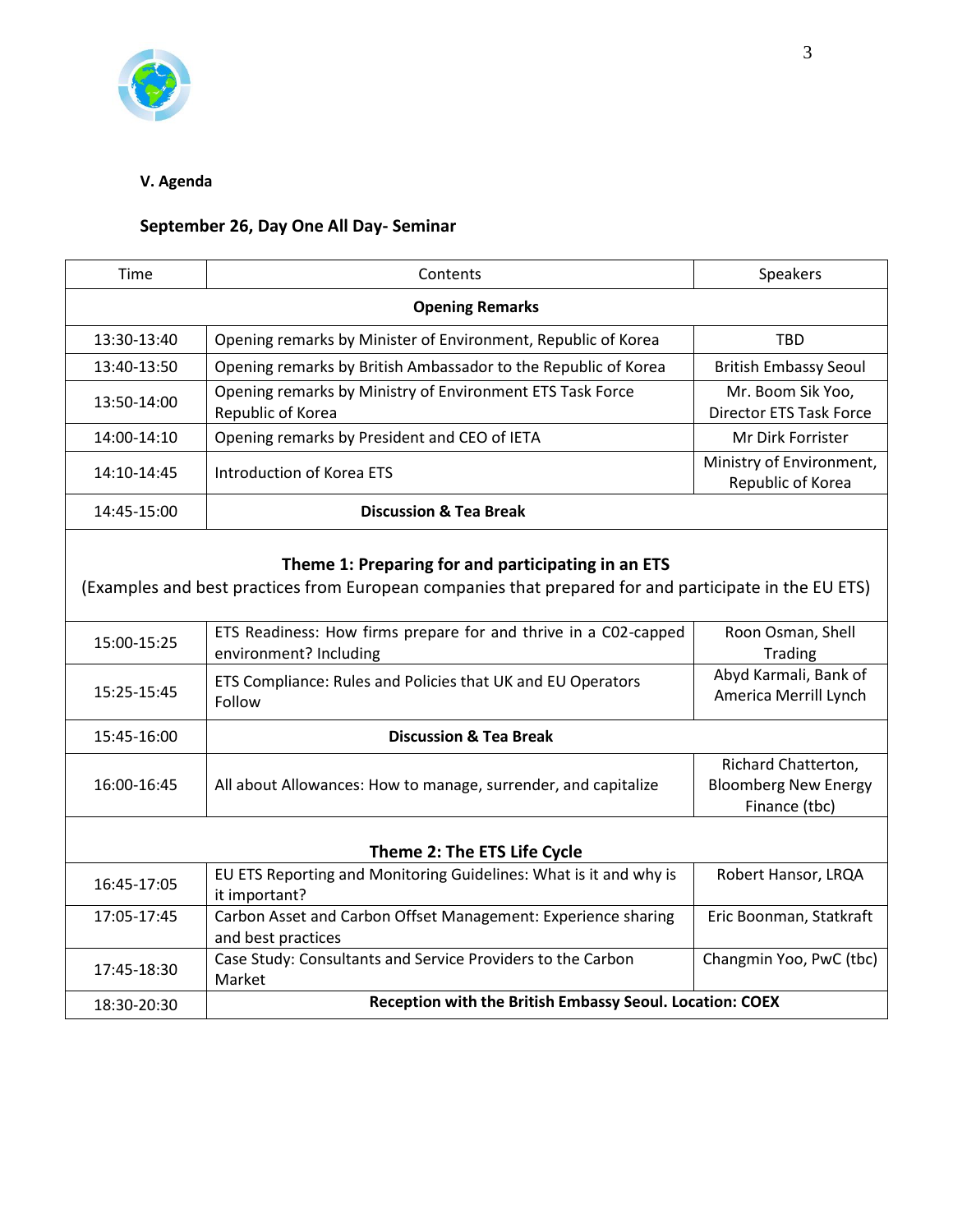

 $\overline{\Gamma}$ 

### **September 27, Day Two Morning - Seminar**

| Time          | Contents                                                         | <b>Speakers</b>          |  |  |
|---------------|------------------------------------------------------------------|--------------------------|--|--|
| 8:30-9:00     | Summary and Wrap Up Discussion of Day One                        | <b>IETA</b>              |  |  |
|               |                                                                  |                          |  |  |
|               |                                                                  |                          |  |  |
|               | Theme 3: ETS Infrastructure                                      |                          |  |  |
| $9:00-10:00$  | The Exchange: How carbon is traded on an Exchange and in the     | Manuel Moeller,          |  |  |
|               | <b>OTC Market</b>                                                | <b>European Energy</b>   |  |  |
|               |                                                                  | Exchange AG (EEX)        |  |  |
| 10:00-11:00   | The Registry: How carbon is stored on a Registry and how it      | Andy Kruger, Markit      |  |  |
|               |                                                                  | Environmental Registry & |  |  |
|               | functions                                                        | Auction                  |  |  |
| 11:00-11:20   | <b>Discussion &amp; Tea Break</b>                                |                          |  |  |
|               |                                                                  |                          |  |  |
|               |                                                                  |                          |  |  |
|               | <b>Theme 4: Operational impacts</b>                              |                          |  |  |
| 11:20-12:00   | The substantial impacts of ETS to the operation and development  | <b>TBD</b>               |  |  |
|               | of enterprises in the EU: what you need to know                  |                          |  |  |
|               |                                                                  | Lloyd Vas, (Carbon       |  |  |
| $12:00-12:40$ | Pacific Rim Carbon Markets: Insights and Experiences from direct | Market Institute), Roon  |  |  |
|               | participants in the Californian and Australian carbon markets    | Osman (Shell), Julie     |  |  |
|               |                                                                  | Mulkerin (Chevron)       |  |  |
| 12:40-13:00   | <b>Discussion</b>                                                |                          |  |  |
| 13:00-14:30   | Lunch                                                            |                          |  |  |
|               |                                                                  |                          |  |  |

## **September 27, Day Two Afternoon**-**Break Out Groups**

| Theme 5: Sector Break Out Groups: ETS experience sharing & In-depth discussions |                                                                                       |  |  |  |
|---------------------------------------------------------------------------------|---------------------------------------------------------------------------------------|--|--|--|
|                                                                                 | <b>Group A: Industry:</b>                                                             |  |  |  |
|                                                                                 | Speaker(s): Julie Mulkerin, Chevron and Jason Lee, Solvay Energy Services             |  |  |  |
|                                                                                 | <b>Group B: Industry</b>                                                              |  |  |  |
|                                                                                 | Speaker(s): Roon Osman, Shell Trading and Giles Dickson, Alstom                       |  |  |  |
| $14:30 - 16:15$                                                                 | <b>Group C: Infrastructure</b>                                                        |  |  |  |
|                                                                                 | Speaker(s): Manuel Moeller, European Energy Exchange AG (EEX) and Andy Kruger, Markit |  |  |  |
|                                                                                 | <b>Environmental Registry &amp; Auction</b>                                           |  |  |  |
|                                                                                 | <b>Group D: Finance</b>                                                               |  |  |  |
|                                                                                 | Speaker(s): Abyd Karmali, Bank of America Merrill Lynch and Eric Boonman, Statkraft   |  |  |  |
|                                                                                 | <b>Group E: MRV</b>                                                                   |  |  |  |
|                                                                                 | Speaker(s): Robin Wang (tbc), Bureau Veritas and Hee-Jeong Yim, LRQA                  |  |  |  |
| $16:15 - 16:45$                                                                 | <b>Discussion &amp; Tea Break</b>                                                     |  |  |  |